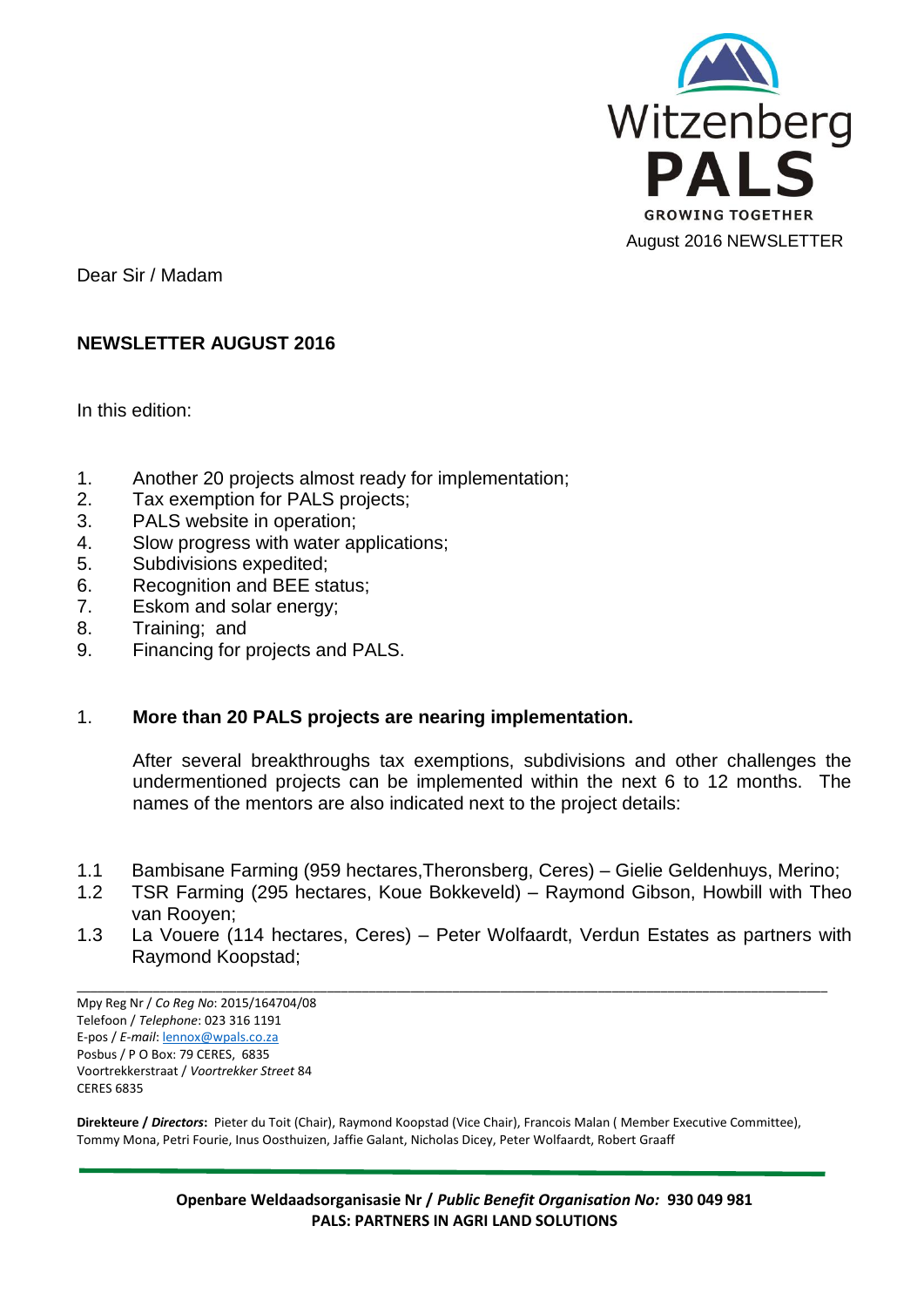- 1.4 VDM Mpho (275 hectares, Theronsberg, Ceres) Nico van der Merwe, Koppies Hoogte Boerdery;
- 1.5 Kaja Farming (63 hectares, Ceres) Daniël Goosen;
- 1.6 Phakamisa Farming (500 hectares, Piketberg) Gerrit van der Merwe, Knapdaar;
- 1.7 Odessa / Driefontein (60 hectares, Koue Bokkeveld) Georgie Gibson and Petri Fourie;
- 1.8 Monte Carlo (106 hectares, 4 farms, Ceres) Daniël Conradie;
- 1.9 Skaaprivier / Plankies (100 hectares, 2 farms) CFG,Laurie Prins and Altus Joubert;
- 1.10 Heldersig (151 hectares, Koue Bokkeveld) Thinus van der Merwe, Ceres Fonteintjie Boerdery;
- 1.11 Libland Skaapkraal (50 hectares, Malmesbury) Dutoit Agri;
- 1.12 Libland Sneeukop (60 hectares, Koue Bokkeveld) Dutoit Agri;
- 1.13 Libland Swartdam (150 hectares, Riebeeck Kasteel) Dutoit Agri;
- 1.14 Kleinbegin (250 hectares, Tulbagh) AJ Du Toit, La Rhone;
- 1.15 Morceaux Farming (93 hectares, Ceres) Rossouw Cillie, Laastedrif;
- 1.16 Morceaux Housing (4 hectares, Ceres) Laastedrif Boerdery;
- 1.17 Elandsrivier Pakstoor en Boerdery (25 hectares, Prince Alfred Hamlet) Stefan du Plessis;
- 1.18 Elandsrivier Housing (3.2 hectares, Prince Alfred Hamlet) Stefan du Plessis;
- 1.19 Vuka Trust (9 hectares, Ceres) Agricultural Society, Municipality, CBI, Churches, School Principals;
- 1.20 Cascade Farms (20 hectares, Ceres) Pietie Wolfaardt, Cascade Farms;
- 1.21 Lankgewag (51 hectares, Wolseley) Kliprivier Kleinboere Trust;
- 1.22 Lakenvlei (162 hectares) Wilhelm van Wyk;
- 1.23 Crispy Farming (25 hectares Warm Bokkeveld) Dutoit Agri;
- 1.24 Ceres Cider (5 hectares, Eselfontein) Larry Whitfield.

Apart from the abovementioned projects, the pilot projects Eyethu Intaba (1068 hectares) and Bestwill (500 hectares) are successfull farming enterprises since implementation in 2013. Transfer of land/or shares regarding projects 1.1 to 1.5 are imminent.

The Wolsley project of the approximately 25 Wolseley farmers has now progressed to the phase of soil analysis on 400 hectares of Kluitjieskraal and the planning and structuring of the project.

Several value chain projects like cold rooms, packsheds, processing plants and supply of products are also ready and awaiting approval of finance or services in line with the Agripark structure.

Each project is unique and is treated as such within the PALS framework. Aspects like electricity supply, recognition to producers and cheaper finance as well as water licences, are important factors to implement the other 40 projects. Good progress were made with these aspects and we believe that several breakthroughs are imminent.

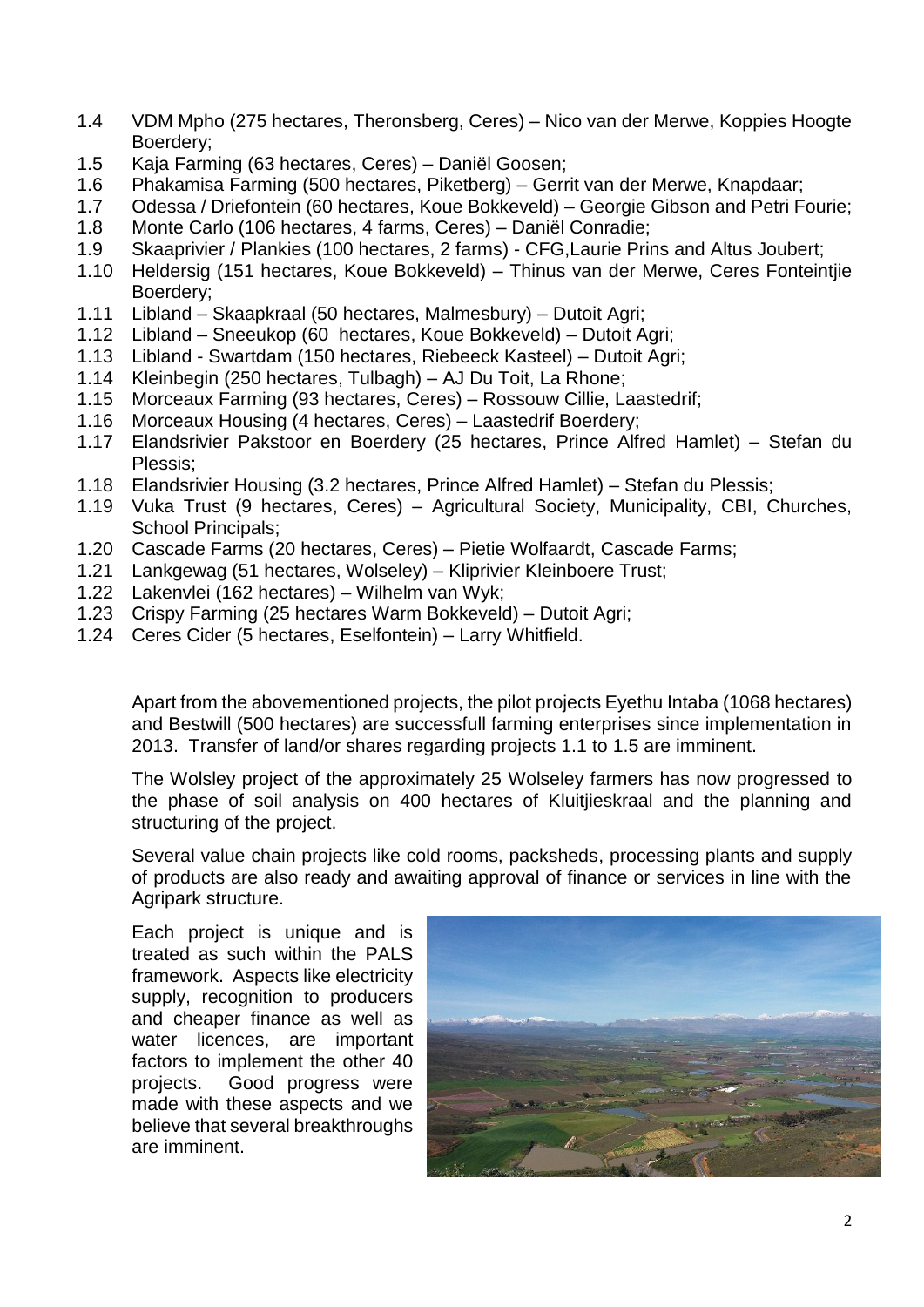# 2. **Tax Exemptions and Amendments to Income Tax Act**

On request of the PALS legal team, amendments to Section 56(1)(o) and paragraph 64 of the Eight Schedule to the Income Tax Act was tabled by the National Treasury. This will have the effect that from 1 March 2016 transfers of land and/or shares in terms of initiatives like PALS (and other NDP initiatives) will be exempted from Capital Gains Tax and Donations Tax. Reinette van Staden of Joubert Van Vuuren Inc communicates with Dr Louis Kuyler of SARS and the National Treasury to finalise the wording of the suggested amendments. The fact that the National Treasury drafted and tabled these amendments in a relative short time period is a breakthrough for PALS and testimony to the effectiveness of the Treasury.

# **3. PALS website**

Please visit the PALS website at [www.wpals.co.za](http://www.wpals.co.za/) for information and news. We will continue to provide more information via the website and hope to create a bigger public awareness of PALS.

# 4. **Water Applications**

The pending water licence applications of PALS projects are being monitored by the National Government and the Presidency's Department of Planning, Monitoring and Evaluation. Hopefully this will expedite the process which is currently very slow and where many applications have not yet progressed as expected. Meetings and correspondence with the Department of Water Affairs and Sanitation are an ongoing exercise to motivate applications and remove obstacles in the granting of licenses.

#### 5. **Subdivisions expedited**

As a result of instructions by Mr Mdu Shabane, the Director General of the Department of Rural Development and Land Reform, subdivision application for PALS projects are now being treated urgently in terms of Act 126 of 1993 (as amended). Mr Barry Levinrad, Policy Advisor of the department, visited PALS projects and the offices on 14 July 2016 and again on 15 August 2016. He provided us with guidelines and drafted motivations for the first number of applications. In contrast with subdivisions in terms of Act 70 of 1970 which would take up to 2 years, subdivisions can now be approved within a few months.

#### 6. **Recognition and BEE status**

We are in constant communication with role players and also cooperate with other agricultural organisations to address BEE codes and recognition to participating PALS producers. The attached article attempts to contextualise the aspect of recognition to producers within the framework of the National Development Plan (see attached).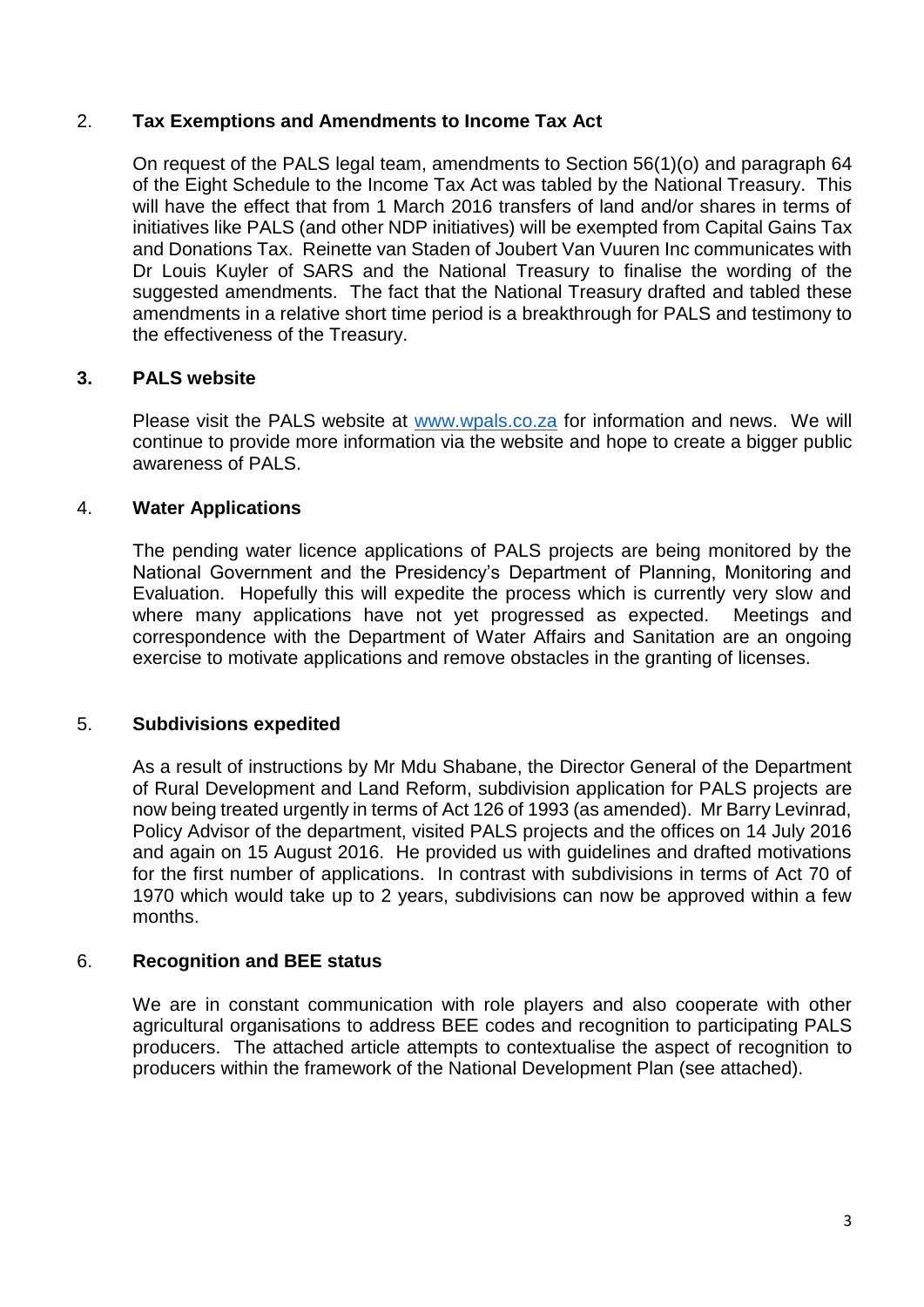# 7. **Eskom and Solar Energy**

Positive cooperation with the joint task team of the Witzenberg Municipality, Agri Witzenberg and PALS will hopefully lead to a breakthrough with Eskom's capacity constraints regarding Witzenberg. In the meantime solar energy and alternative plans can temporarily address the capacity problem. It is however of the utmost importance that Eskom must immediately initiate the upgrading of the power lines to Witzenberg which was only scheduled for 2022.

# 8. **Training**

With the aid of the AECI, 344 beneficiaries already received training. The training needs for trustees and/or directors are determined by the PALS centre for each individual or group, and training is done in partnership with the Koue Bokkeveld Training Centre. Further training and evaluation like psychometric testing will be done on a continuous basis.

#### 9. **Finances**

First National Bank and Land Bank has already commited to become PALS members for 2016/2017. They are busy with models for the financing of projects and the centre. A team of Land Bank experts visited the PALS centre from 22 to 24 August 2016 and several projects are being screened by the banks which will hopefully lead to a new model for financing PALS projects.



#### **Impact**

The total impact of the PALS initiative, apart from economic growth, jobs and investments of billions of rands in our area, will hopefully also manifest in new role models for the agricultural sector. These role models can then inspire others to follow suit.

Every day that the PALS initiative is implemented in more facets and projects, is a huge step towards a better future for our area and its people.

We thank you for your continuous support and cooperation.